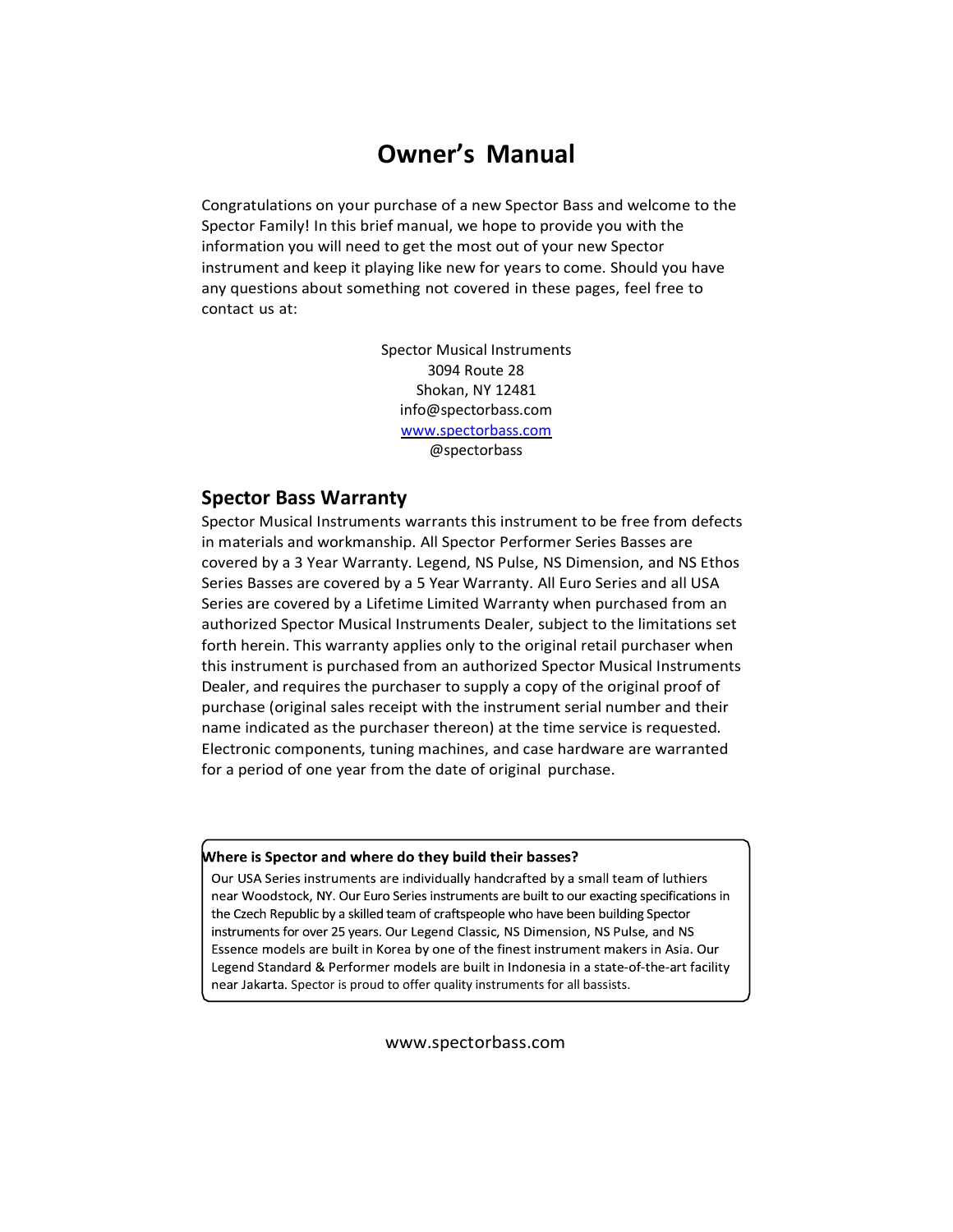# **Spector Electronics Configurations**

Spector offers a wide variety of pickup and preamp combinations to suit any player's style. For specifics on your model Spector Bass, please consult the chart below to determine the corresponding diagram to better understand the layout of your instrument.

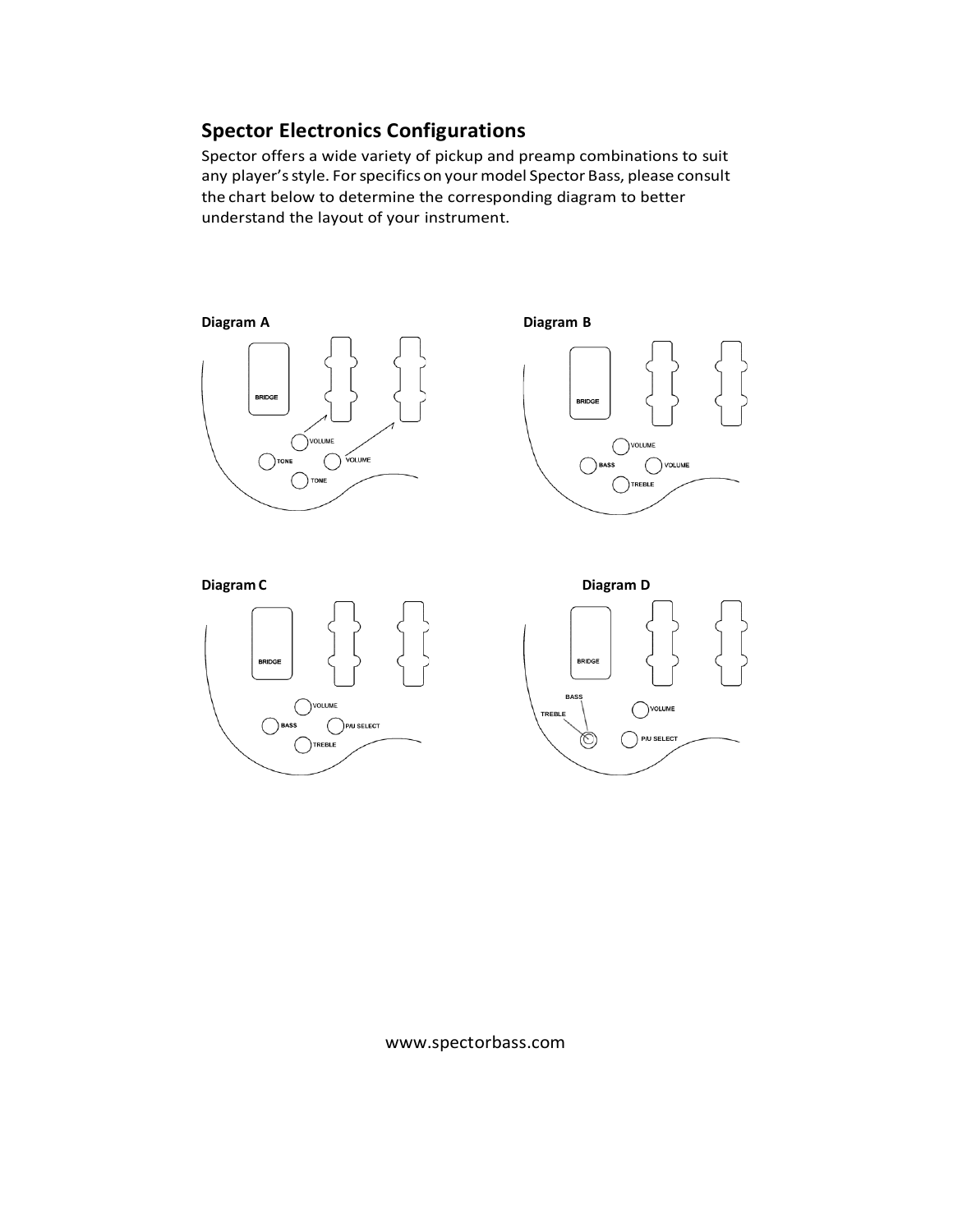| <b>Spector Bass</b>           | <b>Strings</b> | <b>Neck Pickup</b>          | <b>Bridge Pickup</b>        | Pre-Amp                                          | <b>Diagram</b> |
|-------------------------------|----------------|-----------------------------|-----------------------------|--------------------------------------------------|----------------|
| <b>Performer Series</b>       | 4              | Spector P                   | Spector J                   | n/a                                              | A              |
| <b>Legend Standard Series</b> | $4 - 5$        | Spector P                   | Spector J                   | Spector +/- 12dB                                 | B              |
| Legend Classic Series         | $4 - 5 - 6$    | Bartolini P or<br>Humbucker | Bartolini J or<br>Humbucker | Spector TonePump Jr                              | B              |
| Legend Neck Thru Series       | $4 - 5$        | Aguilar P or DCB            | Aguilar J or DCB            | Aguilar OBP-2                                    | B              |
| <b>NS Pulse Series</b>        | $4 - 5 - 6$    | EMG-P                       | EMG-J                       | Spector TonePump Jr                              | B              |
| <b>NS Ethos Series</b>        | $4 - 5$        | Aguilar P or DCB            | Aguilar J or DCB            | Aguilar OBP-2                                    | B              |
| <b>NS Dimension Series</b>    | $4 - 5$        | <b>Fishman Fluence</b>      | <b>Fishman Fluence</b>      | <b>Fishman Fluence</b>                           | C              |
| <b>Bantam Series</b>          | $4 - 5$        | EMG-35DC                    | EMG-35DC                    | <b>EMG BTS</b>                                   | D              |
| <b>EuroBolt Series</b>        | $4 - 5$        | Aguilar P or DCB            | Aguilar J or DCB            | Aguilar OBP-2                                    | B              |
| Euro LX Series                | $4 - 5 - 6$    | EMG-P or DC                 | EMG-J or DC                 | Spector TonePump Jr                              | B              |
| Euro LT Series                | $4 - 5 - 6$    | Bartolini P or<br>Humbucker | Bartolini J or<br>Humbucker | <b>Modified Darkglass</b><br><b>Tone Capsule</b> | B              |
| <b>Euro Classic Series</b>    | $4 - 5$        | EMG-P or EMG-J              | EMG-J                       | <b>EMG BTS</b>                                   | $\mathsf{C}$   |
| $NS-2$                        | 4              | EMG-P                       | EMG-J                       | HAZ 9V                                           | C              |
| $NS-4$                        | 4              | EMG-35DC                    | EMG-35DC                    | <b>HAZ 18V</b>                                   | D              |
| NS-5XL                        | 5              | EMG-40DC                    | EMG-40DC                    | <b>HAZ 18V</b>                                   | D              |
| NS-6XL                        | 6              | EMG-45DC                    | EMG-45DC                    | <b>HAZ 18V</b>                                   | D              |
| Forte 4                       | 4              | <b>Aguilar P</b>            | Aguilar J                   | Aguilar OBP-2                                    | C              |
| Forte 5, Forte 6              | $5-6$          | <b>Aguilar DCB</b>          | <b>Aguilar DCB</b>          | Aguilar OBP-2                                    | C              |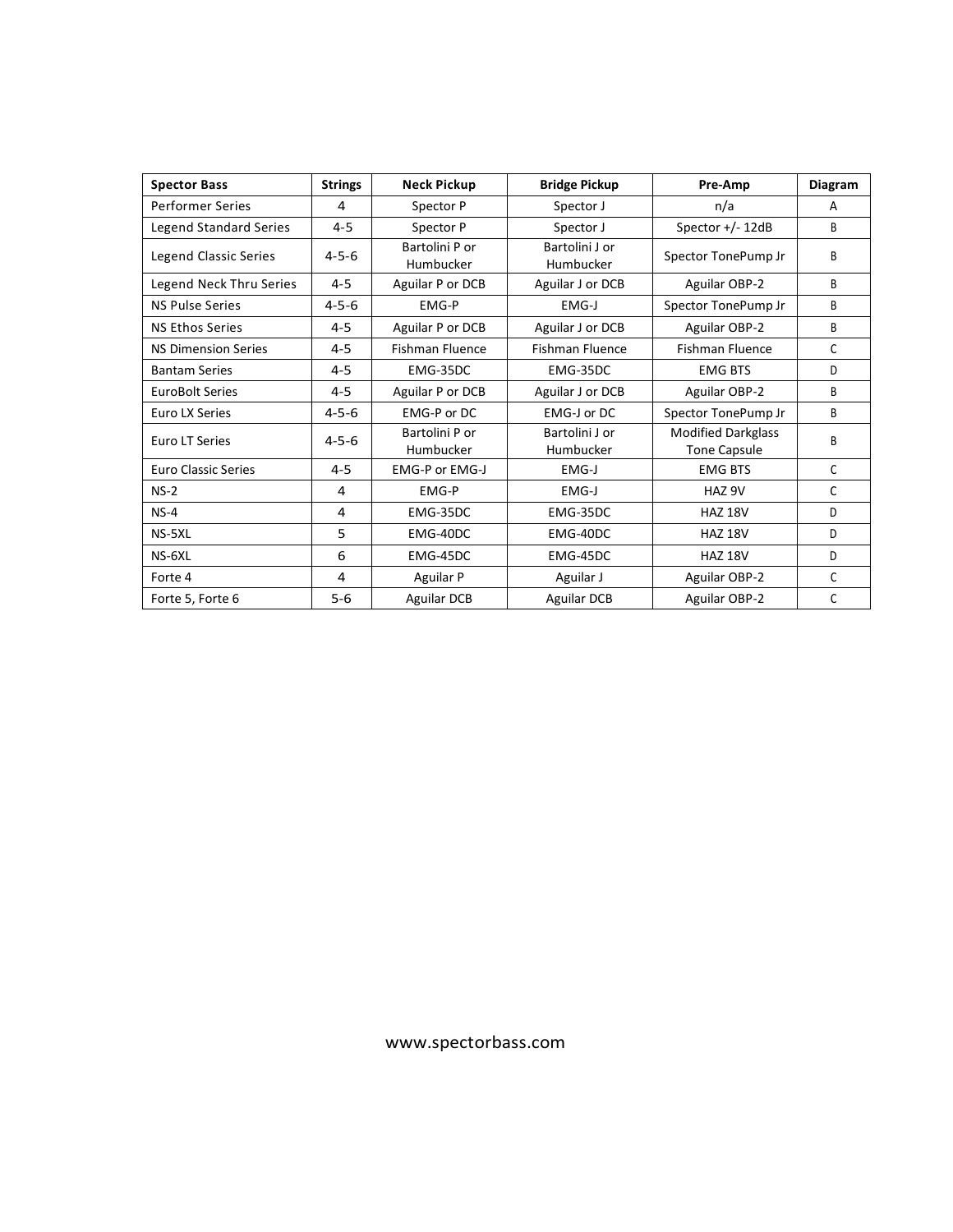## **Pickups and Pre-amps**

### **Passive Pickups**

**• Performer & Legend Standard -** Designed by Spector, a passive, high impedance pickup offers full output characteristics combined with a broad frequency response and clear tone.

**• Custom Bartolini -** Designedand builtbyBartolini in their San Luis Obispo, CA facility. This passive pickup has a big sound, traditional feel, wide frequency bandwidth, "punchy" tone, and hum cancelling design.

**• Aguilar 4P/J-HC** – Designed and built by Aguilar in New York City. This wellbalanced pickup set provides a flexible array of tones, whether using each pickup alone or in combination. Now you can get the thunderous lows of the neck pickup or the midrange cut of the bridge – or both – without 60 cycle hum!

**• Aguilar DCB** - Designed and built by Aguilar in New York City. The DCB® pickups use a dual-ceramic bar design to capture all the detail and character of your tone. The pickup's uniform magnetic field ensures that no information is lost, making this a great pickup for dynamic playing styles. Fullbodied tone with a rich sustain characterizes the sound of the DCB series, bringing out the best qualities in any instrument.

### **Active Pickups**

**• EMG-P** and **EMG-J** - The active pickup that changed the bass pickup business in the late '70's. Voiced after the

original P<sup>®</sup> design with a preamp built into the pickup for extended frequency response, high output, and noise free operation. The EMG-J offers a similar voicing to the original J with the same benefits of the EMG design.

**• EMG-35DC**, **EMG-40DC** & **EMG-45DC** - These are part of the EMG Extended Series. The DC dual coil features sideby-side coils that widen the magnetic aperture delivering a deep, full low end with slightly accentuated midrange.

**• Fishman Fluence -** The Fluence Bass Soapbar pickup provides revolutionary Fluence Multi-Voice performance, dynamic range, and articulation. Based on Fishman's convention-disrupting Fluence Core technology, a single bass pickup can now produce multiple timbres and sounds, each untethered from the other. Original and totally reimagined, Fluence Multi-Voice pickups for electric bass are free from the hum, noise and frustrating inductance issues that plague even the most coveted wirewound pickups, revealing pure, uncorrupted bass tone.

Fluence Bass Soapbar Pickup Voicings: Voice 1 (Passive): Classic, fat and round Voice 2 (Active): Full frequency, full dynamics

Voice 2 (Active with mid contour): Funk, Hi-Fi scooped

Single Coil Mode: Same voices as above but with Jazz Bass string window.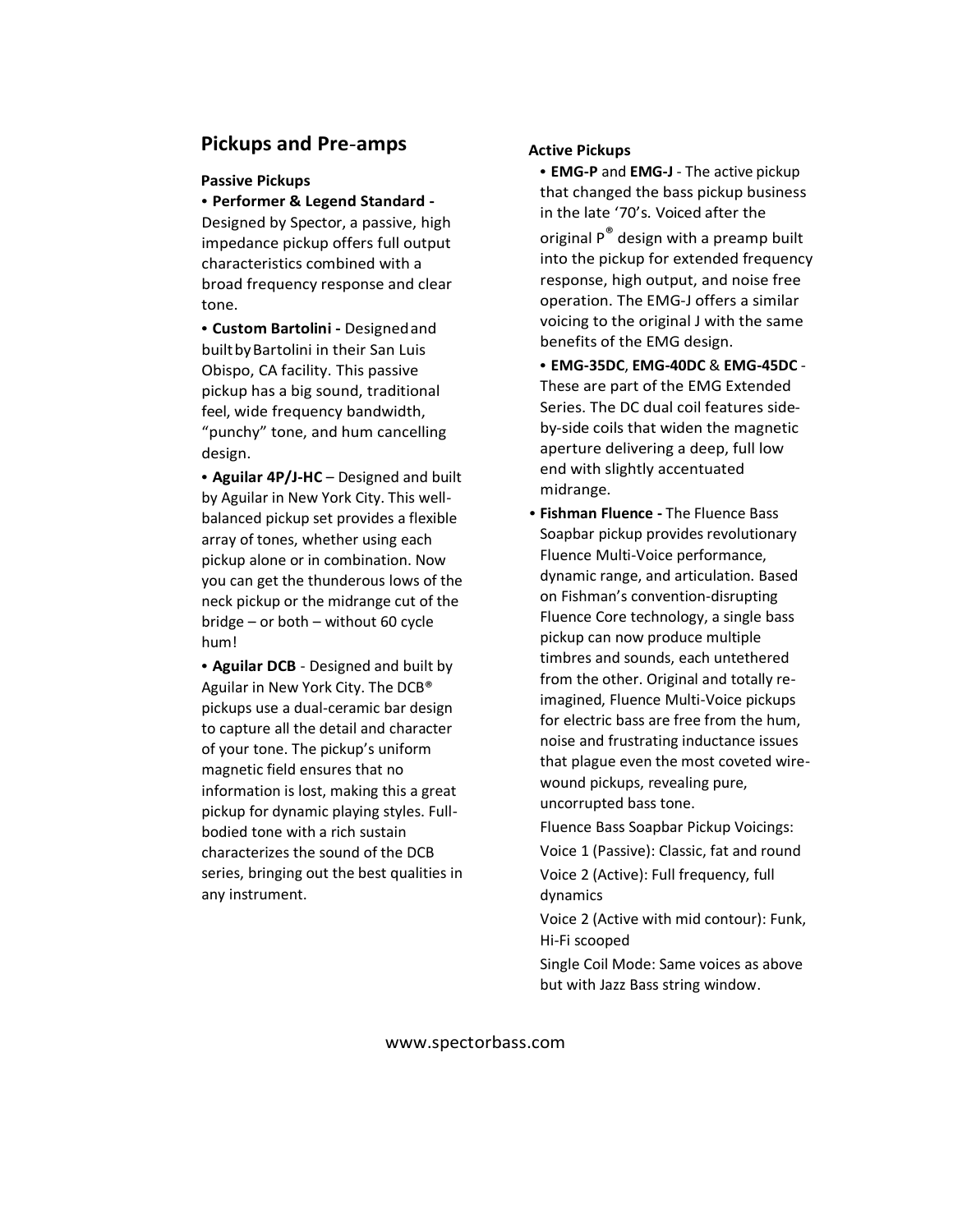## **Pre-amps**

**• EMG-BTS -** Active Bass and Treble Control features two controls that can independently boost or cut both bass and treble frequencies up to 12dB. FLAT (no cut or boost of frequency) on the controls is in the center, detented (a little "click") position. In addition, a set of DIP switches mounted on the main circuit board allow you to select among 4 widely different center frequencies ranging from the high midrange to treble region (2100, 3500, 4500, and 7000Hz).

**• Spector +/- 12dB** – This circuit appears in our Legend Standard instruments. We worked with our manufacturing partners in Asia to provide a versatile and useful preamp that is remiscient of our classic Spector sound, but with slightly less gain and higher headroom.

**• Aguilar OBP-2** The OBP-2 was designed to give bassists fat tone while being small enough to fit into tight control cavities. Wire this preamp with one 9-volt battery and it will fit into just about any instrument. With +/- 18dB of boost and cut at 40Hz and +/- 16dB of treble boost and cut at 6.5 kHz you have can emphasize just the right frequencies to make your bass sound great in any mix.

**• TonePump & TonePump Jr**. - The Spector TonePump debuted in our Euro models in the early 2000's. This low output impedance design

is meant to provide a musical and useful tones at nearly any setting. The 2-band EQ is continuously variable, meaning the frequency spectrum changes as the knobs are adjusted. There are no center detents to determine a "flat" sound, rather this circuit allows players to determine their own "normal" tone and enhance the treble & bass frequencies from there. This pre-amp design is also very hot, offering up to 18dB of boost in the TonePump and 12dB of boost in the TonePump Jr.

- **• Modified Darkglass Tone Capsule -** Darkglass' Tone Capsule has quickly become a favorite among modern bass players. Spector worked directly with Darkglass' engineers in Finland to modify their Tone Capsule to better suit our Euro LT basses. The result is a versatile pre-amp that allows for both aggressive and mild tones that pair perfectly with our custom Bartolini pickups.
- **•** The **Original Spector Pre-amp** or **HAZ Pre-amp** – This classic circuit features active bass and treble controls with the ability to cut and boost, providing the player with complete tonal flexibility. The original circuit was a 9v circuit and is still found to this day on the NS-2. This is the circuit heard on countless recordings since the late 1970s. The 18v Spector/HAZ circuit is an updated version of the classic with added headroom and clarity. These cherished circuits are only available in our USA Series instruments.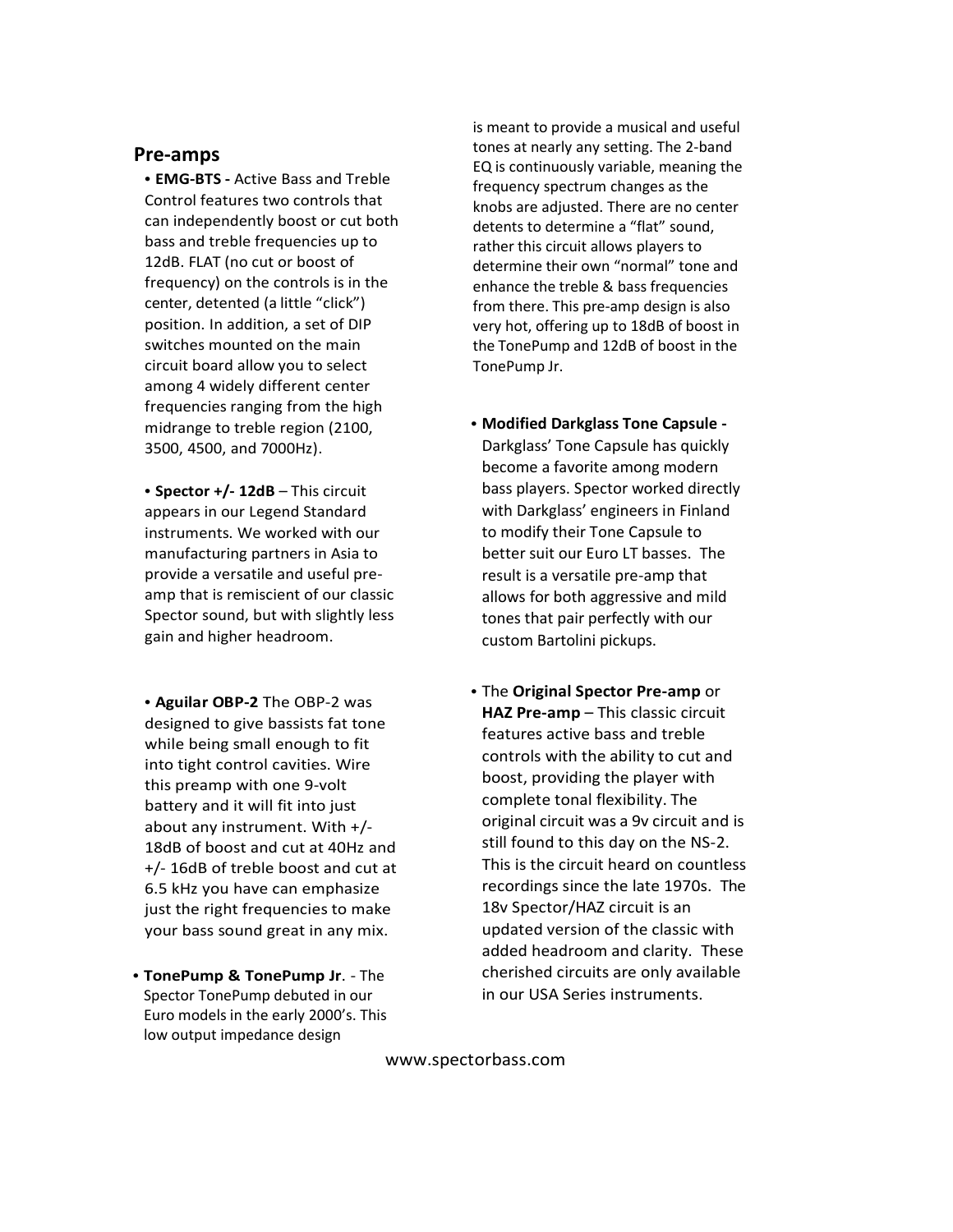# **The Spector Bridge**

### **How to Adjust It:**

The Spector Locking Bridge is found on all basses with the exception of the Performer Series & NS Dimension Series. The design consideration is that while this bridge is sophisticated, it is actually very simple and easy to adjust. Another profound benefit ofthe Spector Locking Bridge isthatit locks. Youcannot adjustit, until you unlock it. Once adjusted, lock it and it will stay where you put it. To adjust, leave the strings on the bass and tuned to normal pitch. Loosen the set screw on side of bridge with Allen wrench. Using same Allen wrench as above, adjust height of each string saddle as needed to suit your playing style. Adjust the intonation of each bridge saddle by moving the saddle away from the neck (if the higher register notes are playing sharp) or toward neck (if the higher notes are playing flat) as needed. For optimum performance, each of the saddles should be tilted back toward the ball end of the string at the same angle as the headstock tilt (but opposite in direction). Tighten set screw on side of bridge and now the saddles will stay in place even when strings are changed. Thissolid contact also adds to the overall sustain and tone of the Spector Bass.

### **Spector String Spacing Specifications**

Inquiring minds want to know, so in response to many requests:

| Scale Length |         | Nut Width At 12 <sup>th</sup> Fret At Bridge |       | <b>Fingerboard Radius</b> |
|--------------|---------|----------------------------------------------|-------|---------------------------|
| 4 String 34" | 1.645'' | 2.065"                                       | .75'' | 16"                       |
| 5 String 35" | 1.84''  | 2.415''                                      | .66'' | 16''                      |
| 6 String 35" | 2.19''  | 3.015''                                      | .66'' | 16''                      |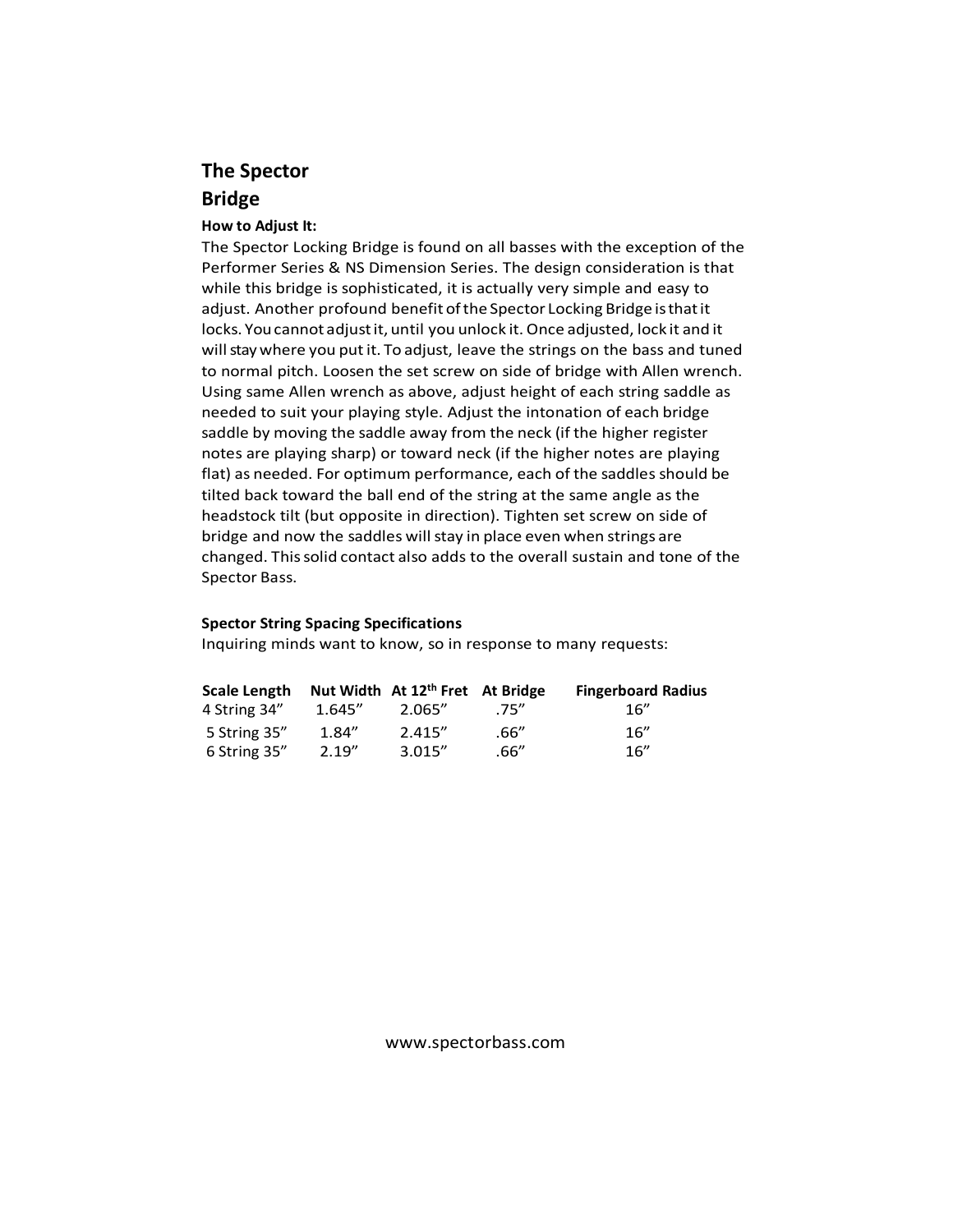## **Preventative Maintenance**

#### **"High Gloss" Finishes:**

Spector "High Gloss" Finishes are practically maintenance free. Simply clean them occasionally with a good quality guitar polish available from several manufacturers of guitar and bass accessories. If the back of the neck (which is a matte finish) should require cleaning, we recommend Lemon Oil. As far as a "polishing cloth", a clean, 100% cotton tee-shirt (as long as it's clean, older is even better-they get softer with age and repeated washings) is your best bet. Besides, recycling helps the environment!

### **Spector "Matte" or "Satin" Finishes:**

It's a great idea to regularly clean and protect the neck and body of your Spector Bass with a good quality microfiber cloth. This should remove dirt and oils from the surface of your instrument. Do not use any cleaners that contain polish or oil, as these will cause your finish to appear glossy. If you need to do a deeper cleaning of your instrument, please use a cleaner that is safe for "matte" or "satin" finishes.

#### **Fingerboards:**

For Pau Ferro or Rosewood fingerboard, use Lemon Oil. This will clean and protect your fingerboard, replenishing the oils that the fingerboard, protecting the wood from excessive dryness. For Maple fingerboards, treat similarly to a "Matte" or "Satin" finish, as stated earlier.

#### **Hot-Cold-Dry-Damp:**

In most areas, the spring and summer months usually bring with them humidity. While basses (and other musical instruments made of wood) like to have some humidity, too much is not a good thing. You wouldn't leave your pet in your sweltering car in the summer heat, don't do it to your Spector bass. Heating systems in Winter remove moisture from your home and your bass! We highly recommend a humidifier for you and your bass, at least for the room in which you store your instrument. At the very least, store your instrument in its case, away from the heating ducts. In general, basses like to be where you like to be: 70 degrees and moderate humidity.